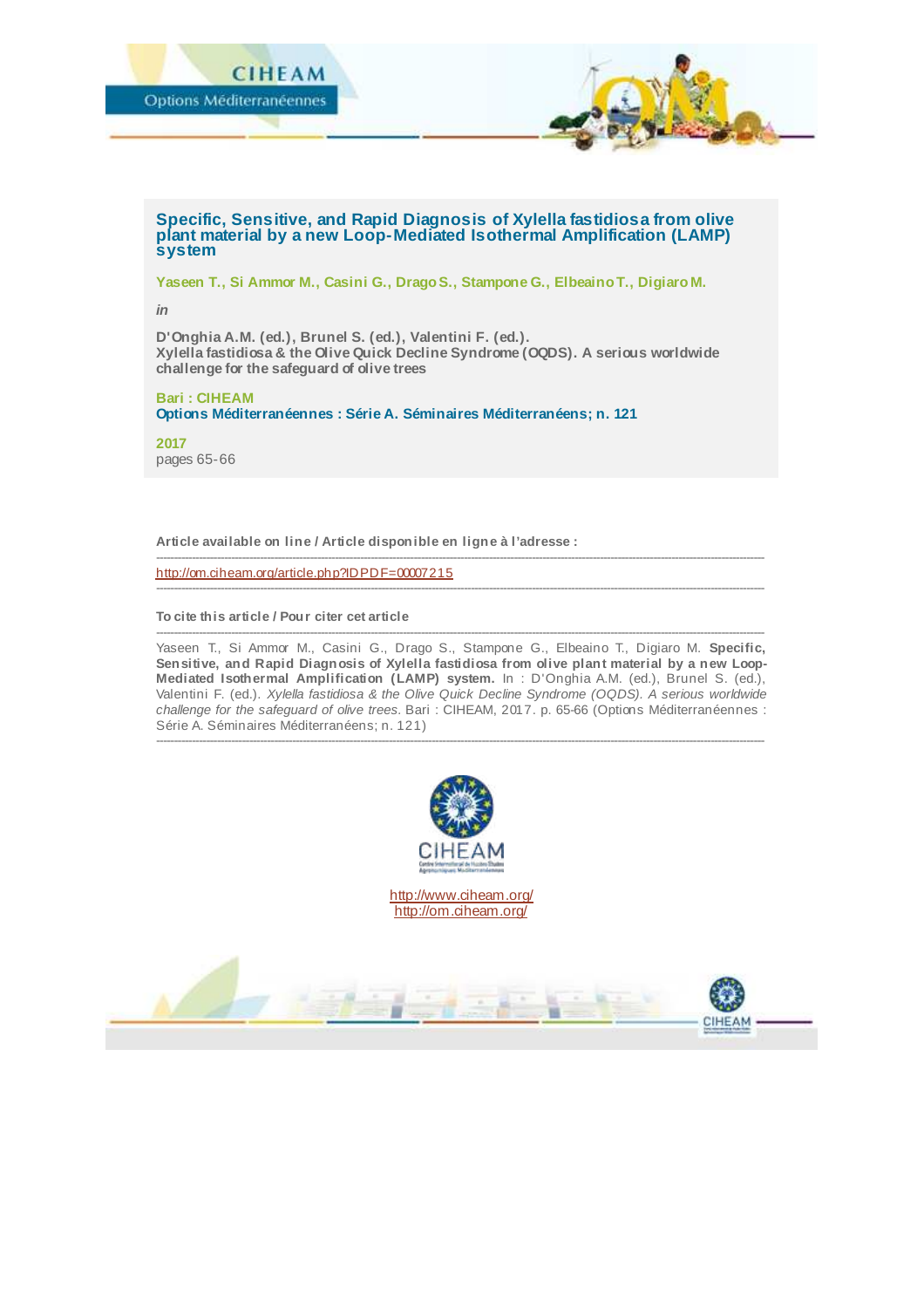# **Specific, Sensitive, and Rapid Diagnosis of** *Xylella fastidiosa* **from olive plant material by a new Loop-Mediated Isothermal Ampliication (LAMP) system**

## **Thaer Yaseen<sup>1</sup> , Melissa Si Ammor1,3, Giulia Casini<sup>3</sup> , Sandro Drago<sup>2</sup> , Giuseppe Stampone<sup>2</sup> , Touic Elbeaino<sup>1</sup> , Michele Digiaro<sup>1</sup>**

<sup>1</sup>CIHEAM, Istituto Agronomico Mediterraneo di Bari - Italy <sup>2</sup>Bionat Italia s.r.l., Palermo - Italy. <sup>3</sup> Università degli Studi della Tuscia, Dipartimento di Scienze e Tecnologie per L'agricoltura, le Foreste, la Natura e L'energia (DAFNE), Viterbo.

The gram-negative, insect-vectored, *Xylella fastidiosa* has recently been detected in Italian olive trees severely affected by Olive Quick Decline Syndrome (OQDS). The Italian isolate of this bacterium has been characterized and classiied as "CoDiRO" strain of the subspecies *pauca* (Cariddi *et al.*, 2014; Elbeaino *et al.*, 2014; Loconsole *et al.*, 2016) and the spittlebug *Philaenus spumarius* L. (Aphrophoridae) was ascertained to be an effective vector in Italy (Saponari *et al.*, 2014). In Puglia region, a large-scale monitoring campaign was implemented by the Regional Plant Protection Service in order to demarcate the contaminated area boundaries and to implement adequate control measures. To this aim, Enzyme linked Immuno Sorbent Assays (ELISA) and Polymerase Chain Reaction (PCR) assays were largely used. Since the movement of large amounts of infectious materials to the laboratories for testing greatly exposes "X. fastidiosa-free areas" to the risk of contamination, the use of rapid and on-site detection methods was highly desirable. The suitability of a new on-site Loop-mediated isothermal amplification (LAMP) system (Enbiotech s.r.l., Italy), composed of a portable instrument (icgene mini) and a ready to use diagnostic kit denominated "Xylella Screen Glow", was therefore evaluated in this study for the detection of *X. fastidiosa* in host plants and insects. To this aim, its specificity and sensitivity were compared with those of PCR and real-time qPCR assays.

For PCR assay, *X. fastidiosa* RNA polymerase gene was ampliied using RST31 and RST33 specific primers, which generate a PCR product of 733 bp (Minsavage *et al.*, 1994). The amplification reaction was conducted at 94°C for 5 min, 35 cycles of 94°C for 30 sec, 56°C for 30 sec and 72°C for 45 sec, and a final elongation at 72°C for 7 min.

Quantitative Real-time PCR (qPCR) assay was performed to amplify the *X. fastidiosa* rimM gene using *XF-F* and *XF-R* primers together with a 6'FAM/BHQ-1 labelled probe *XF-P* (Harper *et al.* 2010). The assay was conducted in a Thermal Cycler ( $IQ™5$ , Bio-Rad Laboratories, Italy, at the following conditions: 50°C for 2 min and 94°C for 2 min, then 40 cycles of 94°C for 10 sec and 60 $^{\circ}$ C for 40 sec. The threshold value was set automatically by the software (iQ<sup> $M$ </sup>5 Optical System, V2.0). A cycle threshold (Ct) value below 35 was scored as a positive result.

Real-time LAMP assay was carried out using Enbiotech's LAMP system. The system envisages a rapid preliminary nucleic acid extraction from the sample, genetic ampliication using LAMP technology, detection of the luorescence emitted and automatic interpretation of results. The kit contains a strip with extraction buffer and another with dried primers and a LAMP mix stable at room temperature for the ampliication and detection. Ampliication conditions were set at 65°C for 25 min.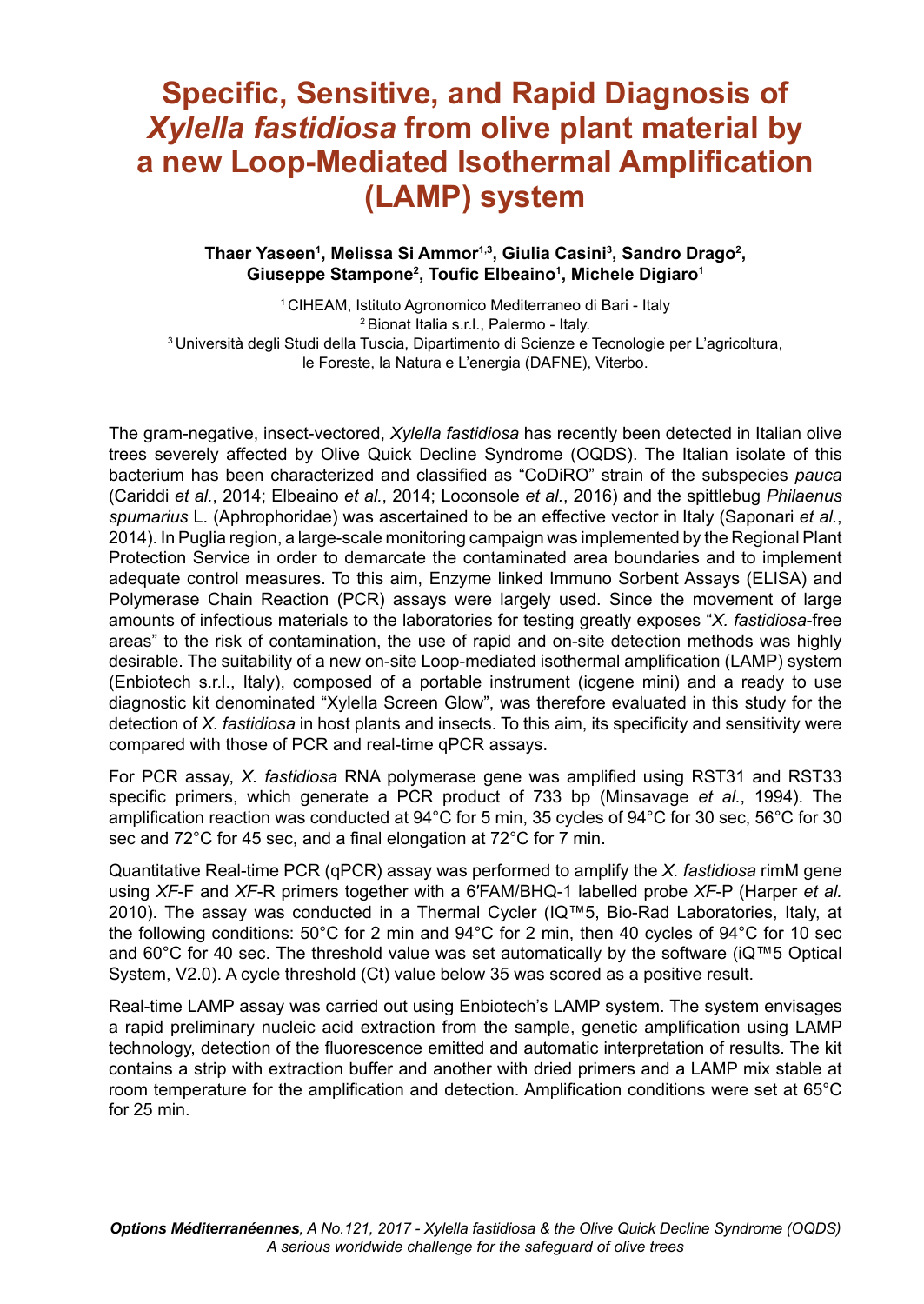For the specificity tests through PCR, real-time gPCR and real-time LAMP methods, pure cultures of *X. fastidiosa* and a group of 19 non-target bacterial species and/or patovars were used. All bacterial species were grown on Nutrient Agar media while *X. fastidiosa* was grown on buffered cysteine-yeast extract (BCYE) agar medium (Wells *et al.* 1987) as a control. The bacterial DNAs were extracted using the GenElute Bacterial Genomic DNA Kit (Sigma-Aldrich s.r.l., Italy) and quantified at the spectrophotometer at 260 nm (A260).

Identical results were obtained for all three techniques adopted, as only *X. fastidiosa* DNA was amplified and no aspecific amplification was observed. Moreover, using the real-time LAMP system, *X. fastidiosa* was detected after only 15 min, while qPCR and PCR required about 30 min and 1.5 h, respectively.

Sensitivity tests were performed on DNA obtained from *X. fastidiosa* pure cultures harvested from BCYE agar medium and from artificially inoculated olive plants. Serial decimal DNA dilutions from 10 ng/ul to 1 fg/ul were prepared and analysed through all three diagnostic techniques.

Healthy olive extract used for diluting the bacteria suspension was obtained following two different procedures. In the first one, excised petioles and midribs  $(0.3 - 0.5$  g) were extracted in the presence of Cetyl Trimethyl Ammonium Bromide (CTAB) extraction buffer and homogenized. The serial diluted extracts were heated at 65°C for 30 min and centrifuged at 10.000 rpm for 5 min. Then the DNA was extracted from the supernatant by mixing in an equal volume of chloroformisoamyl alcohol (24:1) and precipitated with isopropanol, after incubation at -20°C for 1h. In the second procedure, sap was extracted from olive cuttings by injecting with a syringe 100µl extraction buffer through the plant shoot vessels. The serial dilutions of *X. fastidiosa* were directly used for the real-time LAMP reaction, after incubation at 65°C for 10 min. The remaining part of the extract was purified through a QIA shredder mini spin column (DNeasy Plant Mini kit, Qiagen, Milan, Italy), for using in the Real-time PCR and PCR sensitivity assays.

*X. fastidiosa* DNA extracted from pure culture successfully ampliied by PCR and qPCR until a DNA concentration of 0.1 pg/µl; only real-time LAMP was able to detect up to 10fg/µl concentration.

Also in this test, the real-time LAMP system allowed to detect the presence of *X. fastidiosa* DNA at a very low concentration within a shorter reaction time (20 min instead of 40 and 90 min required by qPCR and PCR assays, respectively), using the crude extract from the plant or from insect vector. Using the crude extract qPCR and PCR assays were not able to detect the DNA of the bacterium.

Using saps extracted from plant tissue, real-time LAMP method allowed the detection of *X. fastidiosa* DNA from a concentration of 105 up to 10 CFU/ml with both puriied and nonpurified sap extracts, similarly to qPCR analysis. Conversely, the PCR assay showed to be highly inluenced by the extraction method adopted, since it was unable to detect *X. fastidiosa* DNA from olive sap extracts in the samples containing less than 104 CFU/ml.

Unlike the other two techniques, the sensitivity of Enbiotechís real-time LAMP system showed to be not affected by the grade of purity of DNA samples and required shorter ampliication times. In addition, the Enbiotech's real-time LAMP system did not require laborious sample preparation and expensive equipment, thus being applied also by non-specialized personnel.

These results, together with the simplicity of the extraction procedure and the brief reaction time required, make the Enbiotechís real-time LAMP system highly suitable for *X. fastidiosa* detection directly in the ield, thus minimizing the risk of carrying infectious plant material (and vectors) in pathogen-free areas.

The Protocol of Real time LAMP for *Xylella fastidiosa* is reported in Table 1.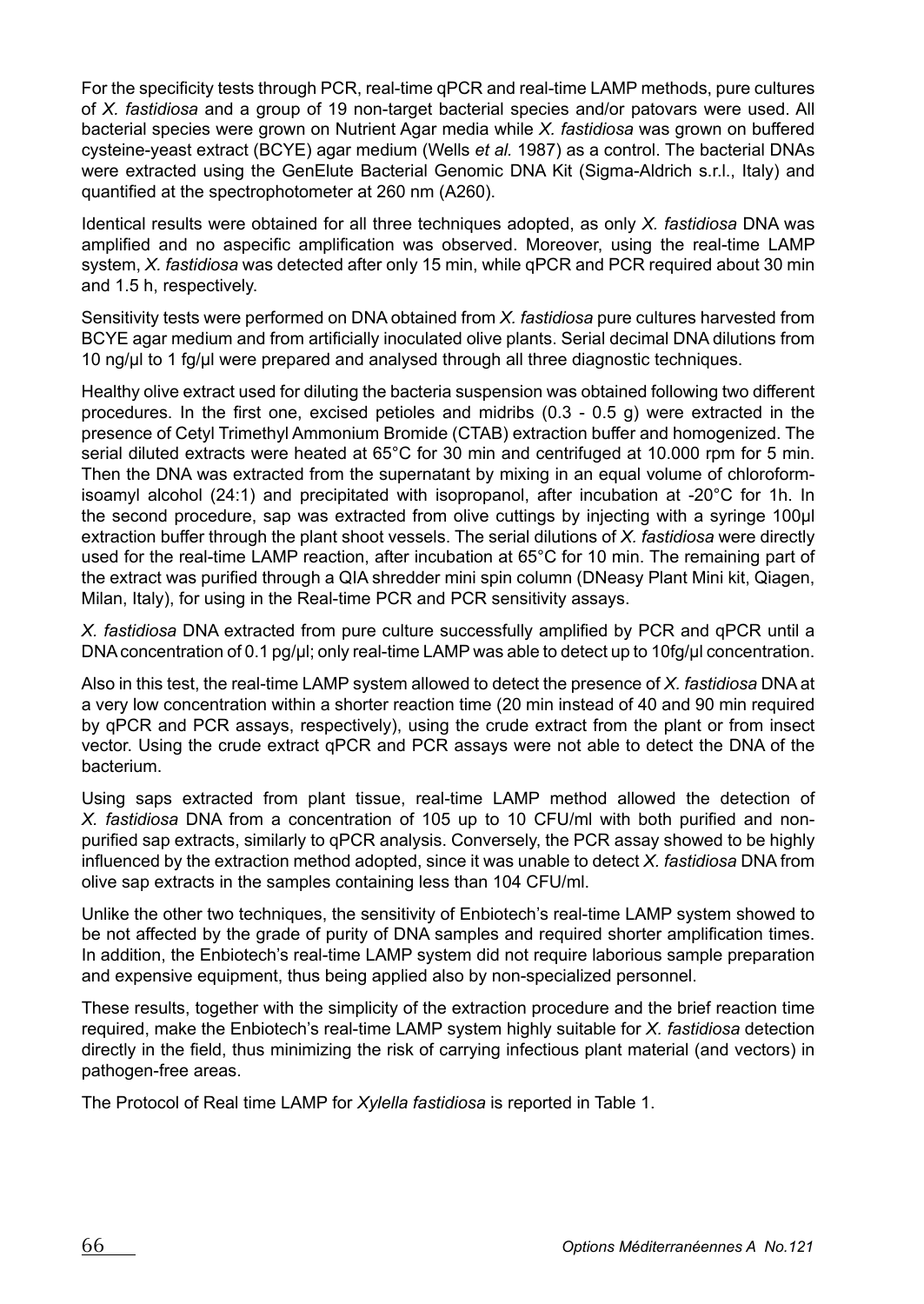### *DNA extraction*

This method of DNA extraction could be applied for insect vectors/potential vectors or for plant material.

Insect: stored insect at 80% ethanol should be removed from ethanol and dried on tissue paper for 5 min; the extraction could be done for a single insect or for a pool up to maximum 5 insects.

Plant material: a) olive leaves from different parts of the plant (4-5 peduncles with a diameter of 2-3 mm) could be used for DNA extraction; b) for other host plant species, 5µl of ELISA crude extract could be used; ELISA extract prepared using 0.5-1 gr of midveins and petioles excised + 1-2 ml of extraction buffer, homogenized using the semi-automated homogenizer or by using a hummer.

- Collect a number of tubes equal to the number of specimens that will be tested.
- Add 200 µl of extraction buffer (1% Triton x-100, 20 mM Tris-HCl, 20 mM EDTA) in 0,2 ml tubes.

Open the tubes and add the specimens for DNA extraction (4-5 peduncles 1-2 mm of peduncle with a diameter of 2-3 mm immediately after cutting or an intact insect), or 5µl of ELISA extract or animal specimens (integral insect up to 5 insects in one single tube).

Vortex.

Place the tubes directly into LAMP (device or any heating device) and start the DNA extraction program (65°C for 10min).

Use 2.5  $\mu$  of DNA extracted for each tube for amplification process in the next step.

### *Preparing the Real time LAMP reaction*

Prepare 0.2ml safe-lock tube with the same numbers of extraction procedure; add 5ul of primer mix (1  $\mu$ M of each internal primer (FIP and BIP), 0.1  $\mu$ M of each external primer (F3 and B3), 0.5 µM of each loop primer (LF and LB). To simplify the assay Primer mix generally provided in ENBOTECH Xylella screen Glow dried in a separate strip as ready to use Primer Mix tubes.

For each tube, add 17.5 µl of LAMP master mix, 30 µl of mineral oil and 2.5 µl of extracted DNA to the Primer Mix tube (If you are using Xylella screen Glow you should add 22.5 µl of LAMP master mix).

It is recommended to use positive control and negative control for each run.

Place the tubes directly into LAMP device, associate a number of each sample in the tablet RT LAMP software.

Perform the amplification program and wait 25 min for the results.

Results will be automatically viewed in tablet screen at the end of ampliication.

# **References**

**Cariddi C., Saponari M., Boscia D., Stradis A. D., Loconsole G., Nigro F., Porcelli F., Potere O., Martelli G. P., 2014**. Isolation of a *Xylella fastidiosa* strain infecting olive and oleander in Puglia, Italy. Journal of Plant Pathology 96, 425-429.

**Enbiotech, s. r. l. 2016.** *Xylella* Screen Glow. Retrieved 07 April 2016 from http://xylella.eu/en

**Harper S. J., Ward L. I., Clover G. R. G., 2010.** Development of LAMP and real-time PCR methods for the rapid detection of *Xylella fastidiosa* for quarantine and ield applications. Phytopathology 100, 1282-1288.